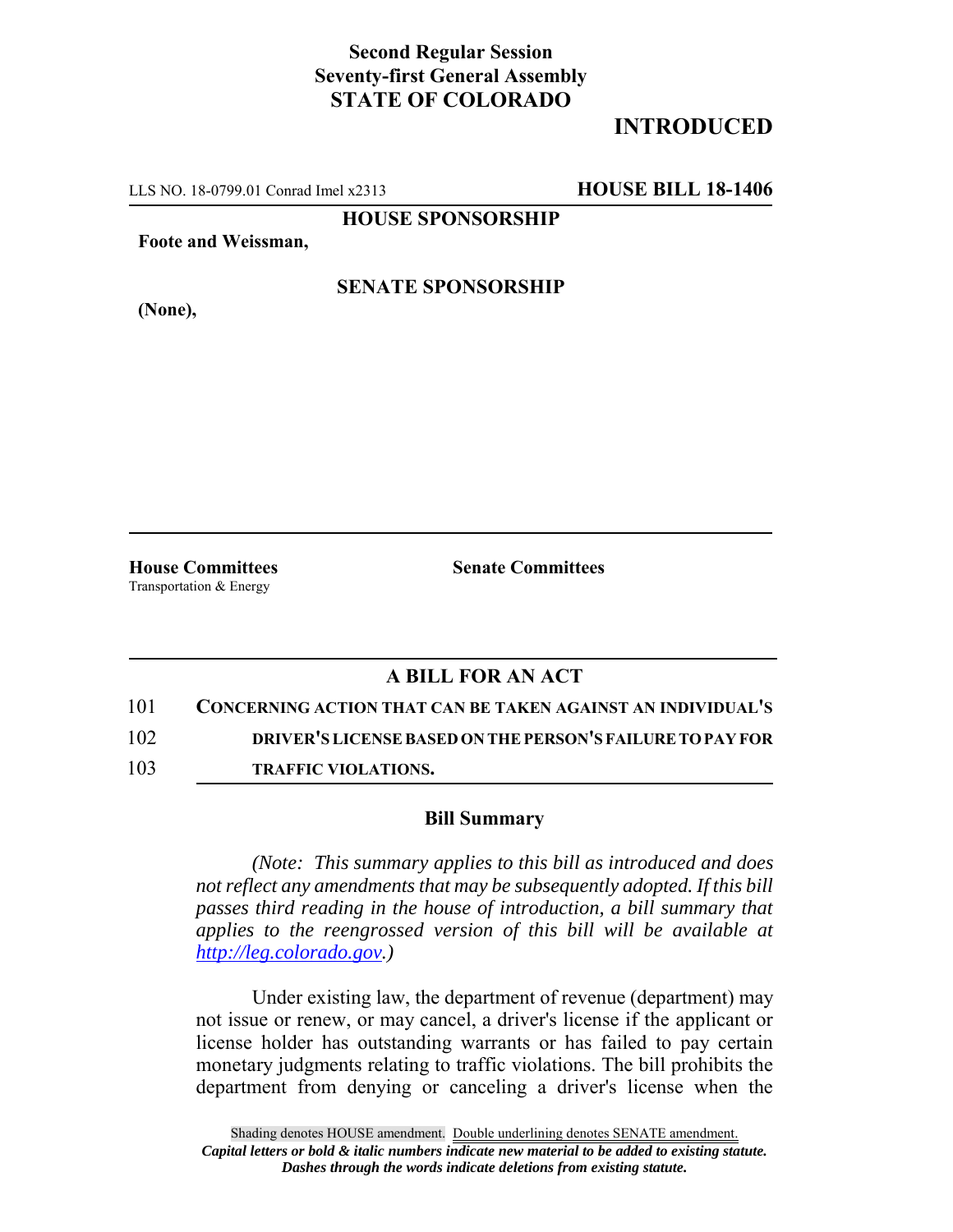applicant or license holder has failed to pay a monetary judgment relating to a traffic violation or has used public transportation without paying the fare.

Under existing law, an outstanding judgment or warrant relating to any municipal violation committed when the applicant or license holder was under 18 years of age must result in the denial or cancellation of the driver's license. The bill limits such denials or cancellations to when the outstanding warrant is for a traffic violation that occurred when the applicant or license holder was under 18 years of age.

 *Be it enacted by the General Assembly of the State of Colorado:* **SECTION 1.** In Colorado Revised Statutes, 42-4-1709, **amend** (7)(a)(V); and **repeal** (7)(a)(I), (7)(a)(II), (7)(a)(IV), and (7)(a)(VIII) as 4 follows: **42-4-1709. Penalty assessment notice for traffic infractions - violations of provisions by officer - driver's license.** (7) (a) A person shall not be allowed or permitted to obtain or renew a permanent driver's, minor driver's, or probationary license if such person has, at the time of making application for obtaining or renewing such driver's license: (I) An outstanding judgment entered against such person on and 11 after January 1, 1983, pursuant to section  $42-4-1710(2)$  or  $(3)$ ; (II) An outstanding judgment entered against such person by a 13 county or municipal court for a violation of a statute or ordinance relating 14 to the regulation of motor vehicles or traffic, excluding traffic infractions 15 defined by state statute or ordinance and violations relating to parking; (IV) An outstanding judgment entered against such person by a municipal court for a violation of any municipal ordinance which occurred when such person was under eighteen years of age, excluding traffic infractions defined by state statute or ordinance and violations 20 related to parking;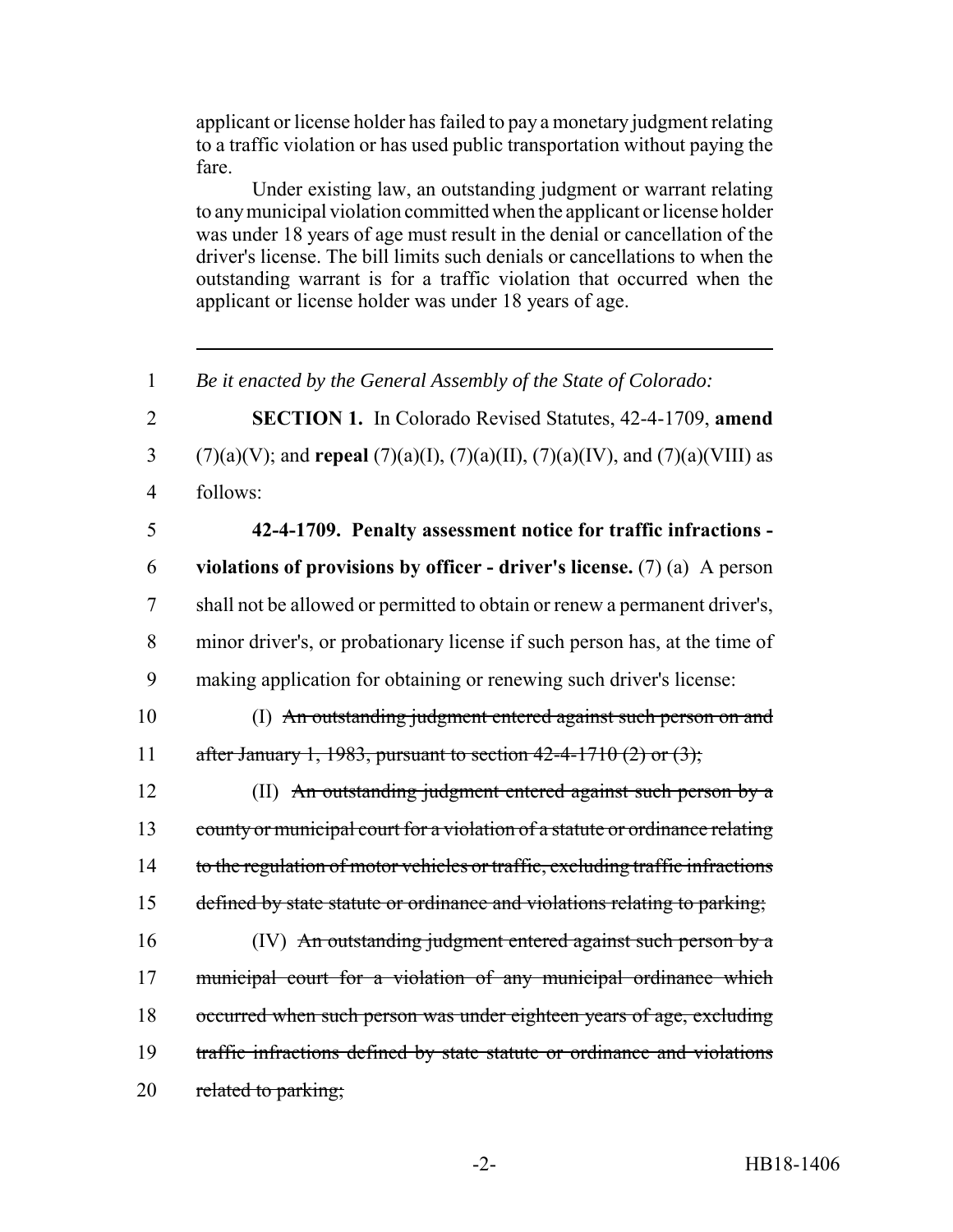(V) A bench warrant issued against such person by a municipal court for failure to appear to answer a summons or summons and 3 complaint for an alleged violation of any municipal ordinance CITATION FOR AN ALLEGED VIOLATION OF A STATUTE OR ORDINANCE RELATING TO THE REGULATION OF MOTOR VEHICLES OR TRAFFIC that occurred when such person was under eighteen years of age, excluding traffic infractions defined by state statute or ordinance and violations relating to parking; (VIII) An outstanding judgment entered against such person by a 9 county or municipal court for a violation of section 42-4-1416. **SECTION 2.** In Colorado Revised Statutes, 42-2-107, **amend** (5) as follows: **42-2-107. Application for license or instruction permit - anatomical gifts - donations to Emily Keyes - John W. Buckner organ and tissue donation awareness fund - legislative declaration - rules - annual report - repeal.** (5) (a) (I) Prior to the issuance OR REINSTATEMENT of a driver's or minor driver's license, the department 17 shall determine if there are any outstanding judgments or warrants entered or issued against the applicant pursuant to section 42-4-1709 (7). (II) For the purposes of this subsection (5), "outstanding 20 judgments or warrants" does not include any judgment or warrant reported to the department in violation of the provisions of section 22 42-4-110.5 (2)(c) OR ANY WARRANT ISSUED FOR FAILURE TO PAY MONEY, FAILURE TO APPEAR TO PAY MONEY, OR FAILURE TO APPEAR AT ANY POSTSENTENCING COURT APPEARANCE WHEREIN THE DEFENDANT WAS REQUIRED TO APPEAR IF HE OR SHE FAILED TO PAY A MONETARY AMOUNT,

 UNLESS THE WARRANT WAS ISSUED FOR CONTEMPT OF COURT PURSUANT TO SECTION 18-1.3-702 (3).

-3- HB18-1406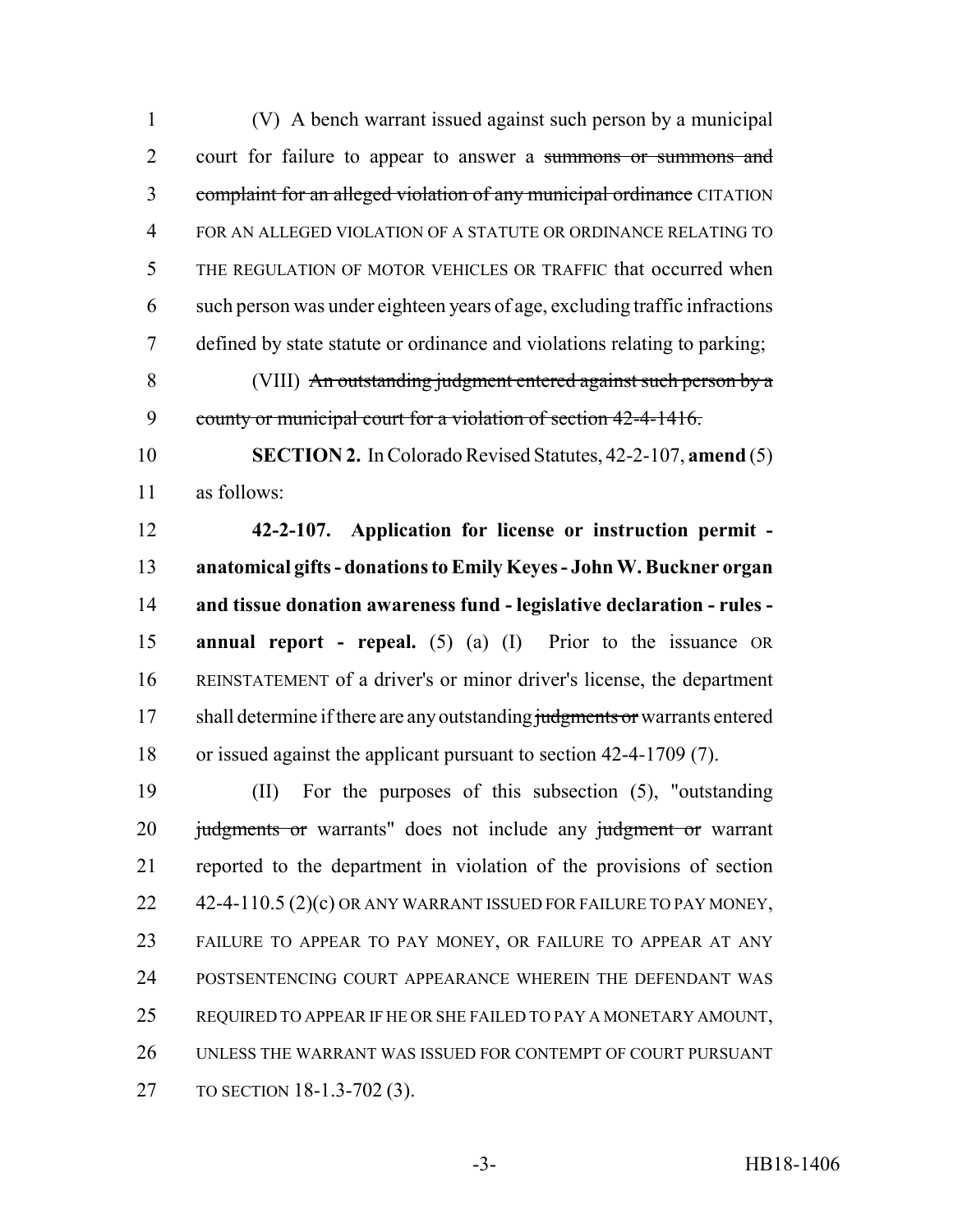(b) If the department determines that there are no outstanding 2 judgments or warrants entered or issued against the applicant and if all 3 other conditions for issuance required by articles 1 to 4 of this title TITLE 42 are met, the department shall issue OR REINSTATE the license.

- (c) If the department determines that there are outstanding judgments or warrants entered or issued against the applicant and the 7 applicant is subject to the provisions of section  $42-4-1709(7)$ , the license shall not be issued OR REINSTATED until the applicant has complied with 9 the requirements of that section. Any person who satisfies an outstanding 10 judgment or warrant HAS ANY WARRANTS entered pursuant to section 42-4-1709 (7) shall pay to the court a thirty-dollar administrative 12 processing fee for each such judgment or warrant in addition to all other 13 penalties, costs, or forfeitures CASE IN WHICH A WARRANT WAS ISSUED. The court shall remit fifty percent of the administrative processing fee to 15 the department, of revenue, and the other fifty percent shall be retained by the issuing court.
- **SECTION 3.** In Colorado Revised Statutes, 42-2-118, **amend** 18 (3)(a), (3)(b), and (3)(c) as follows:

 **42-2-118. Renewal of license in person or by mail - donations to Emily Keyes - John W. Buckner organ and tissue donation awareness fund - repeal.** (3) (a) (I) Prior to the renewal of a permanent driver's license or the issuance or renewal of a probationary license, the 23 department shall determine if the applicant has any outstanding judgments or warrants entered or issued against the applicant or if the applicant has issued a check or order to the department for the payment of a penalty assessment and such check or order was returned for insufficient funds or a closed account and remains unpaid as set forth in section 42-4-1709 (7).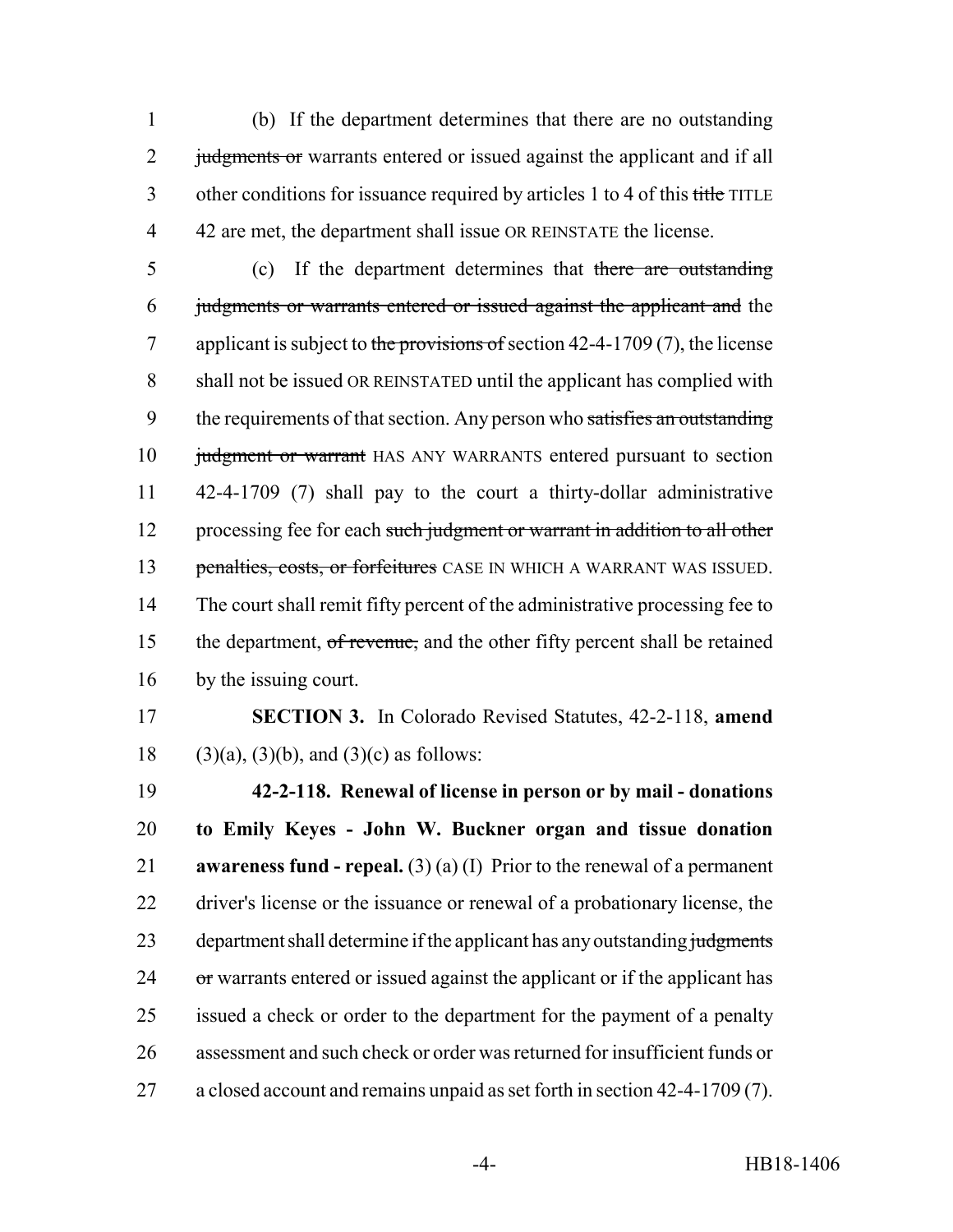(II) For the purposes of this subsection (3), "outstanding 2 judgments or warrants" does not include any judgment or warrant reported to the department in violation of the provisions of section 4 42-4-110.5 (2)(c) OR ANY WARRANT ISSUED FOR FAILURE TO PAY MONEY, FAILURE TO APPEAR TO PAY MONEY, OR FAILURE TO APPEAR AT ANY POSTSENTENCING COURT APPEARANCE WHEREIN THE DEFENDANT WAS REQUIRED TO APPEAR IF HE OR SHE FAILED TO PAY A MONETARY AMOUNT, UNLESS THE WARRANT WAS ISSUED FOR CONTEMPT OF COURT PURSUANT TO SECTION 18-1.3-702 (3).

10 (b) (I) If there are no outstanding judgments or warrants entered or issued against the applicant and the applicant has not issued a check or order to the department that was returned for insufficient funds or a closed account and that remains unpaid as set forth in section 42-4-1709 (7) and if all other conditions for renewal pursuant to articles 1 to 4 of this title TITLE 42 are met, the department shall renew the applicant's permanent driver's license.

17 (II) If there are no outstanding judgments or warrants entered or issued against the applicant and the defendant has not issued a check or order to the department that was returned for insufficient funds or a closed account and that remains unpaid as set forth in section 42-4-1709 (7) and if all other conditions for renewal pursuant to articles 1 to 4 of this 22 title TITLE 42 are met, the department may issue or renew the applicant's probationary license.

24 (c) If the department determines that the applicant is subject to the 25 requirements of section 42-4-1709 (7), the permanent driver's license shall not be renewed or the probationary license may not be issued or 27 renewed until such THE applicant has complied with said section. Any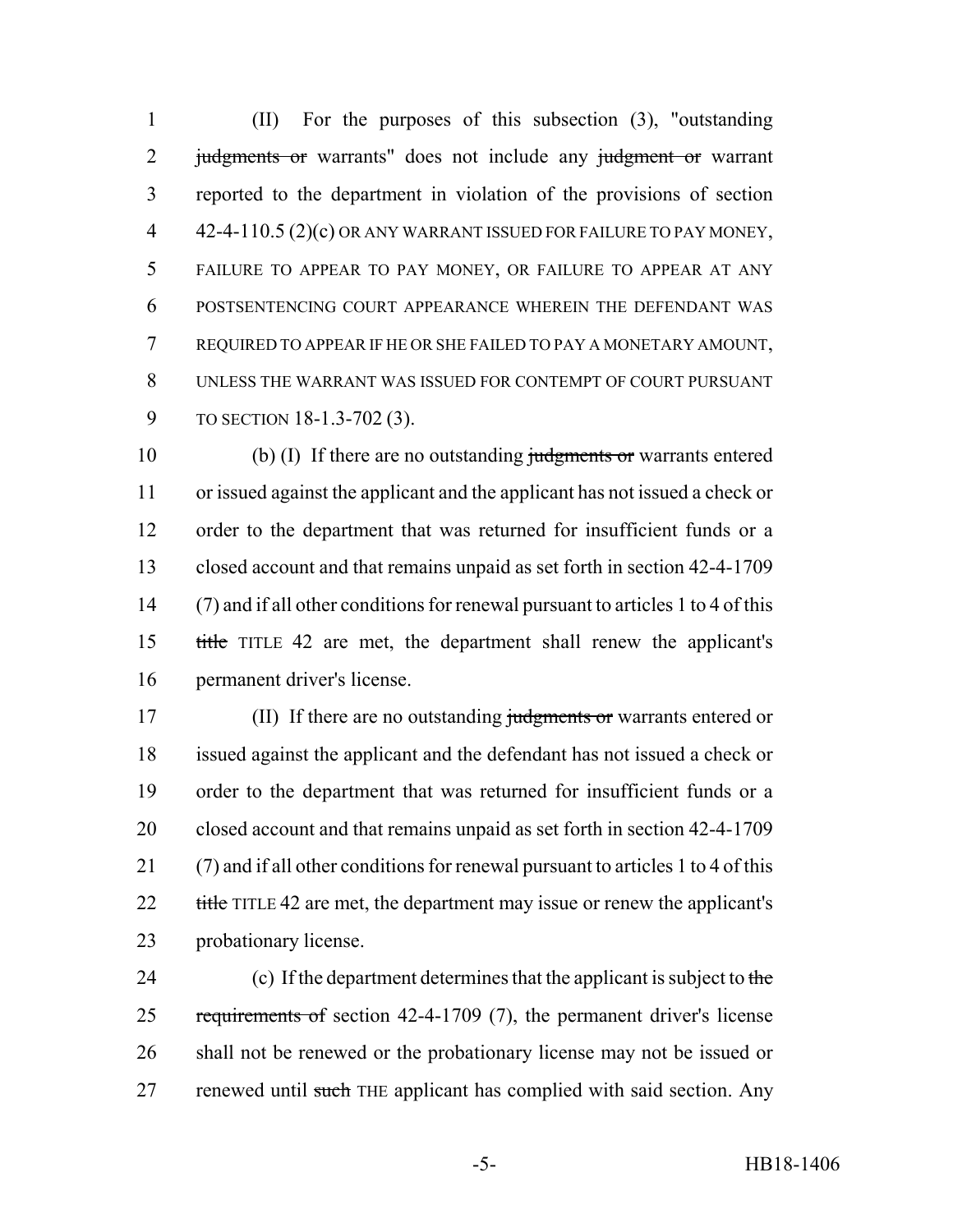1 person who pays any outstanding judgments, who has any warrants entered or who makes payment for a check or order to the department that had been returned for insufficient funds or a closed account pursuant to section 42-4-1709 (7) shall pay to the court or to the department a 5 thirty-dollar administrative processing cost for each such judgment, 6 warrant CASE IN WHICH A WARRANT WAS ISSUED, check, or order. in 7 addition to all other penalties, costs, or forfeitures. If the court collects an administrative processing fee, the court shall remit fifty percent of the 9 administrative processing fee to the department, of revenue, and the other fifty percent of that fee is to be retained by the issuing court. If the department collects an administrative processing fee, the department shall retain the fee.

 **SECTION 4.** In Colorado Revised Statutes, 42-2-122, **amend** 14 (1)(h)(I), (1)(h)(II), and (1)(h)(III) as follows:

 **42-2-122. Department may cancel license - limited license for physical or mental limitations.** (1) The department has the authority to cancel, deny, or deny the reissuance of any driver's or minor driver's license upon determining that the licensee was not entitled to the issuance 19 for any of the following reasons:

20 (h) (I) The person has an outstanding judgment or warrant referred to in section 42-4-1709 (7) issued against such person; except that, as 22 used in this paragraph  $(h)$ , "judgment or SUBSECTION  $(1)(h)$ , "warrant" 23 shall DOES not include any judgment or warrant reported to the department in violation of section 42-4-110.5 (2)(c) OR ANY WARRANT ISSUED FOR FAILURE TO PAY MONEY, FAILURE TO APPEAR TO PAY MONEY, OR FAILURE TO APPEAR AT ANY POSTSENTENCING COURT APPEARANCE WHEREIN THE DEFENDANT WAS REQUIRED TO APPEAR IF HE OR SHE FAILED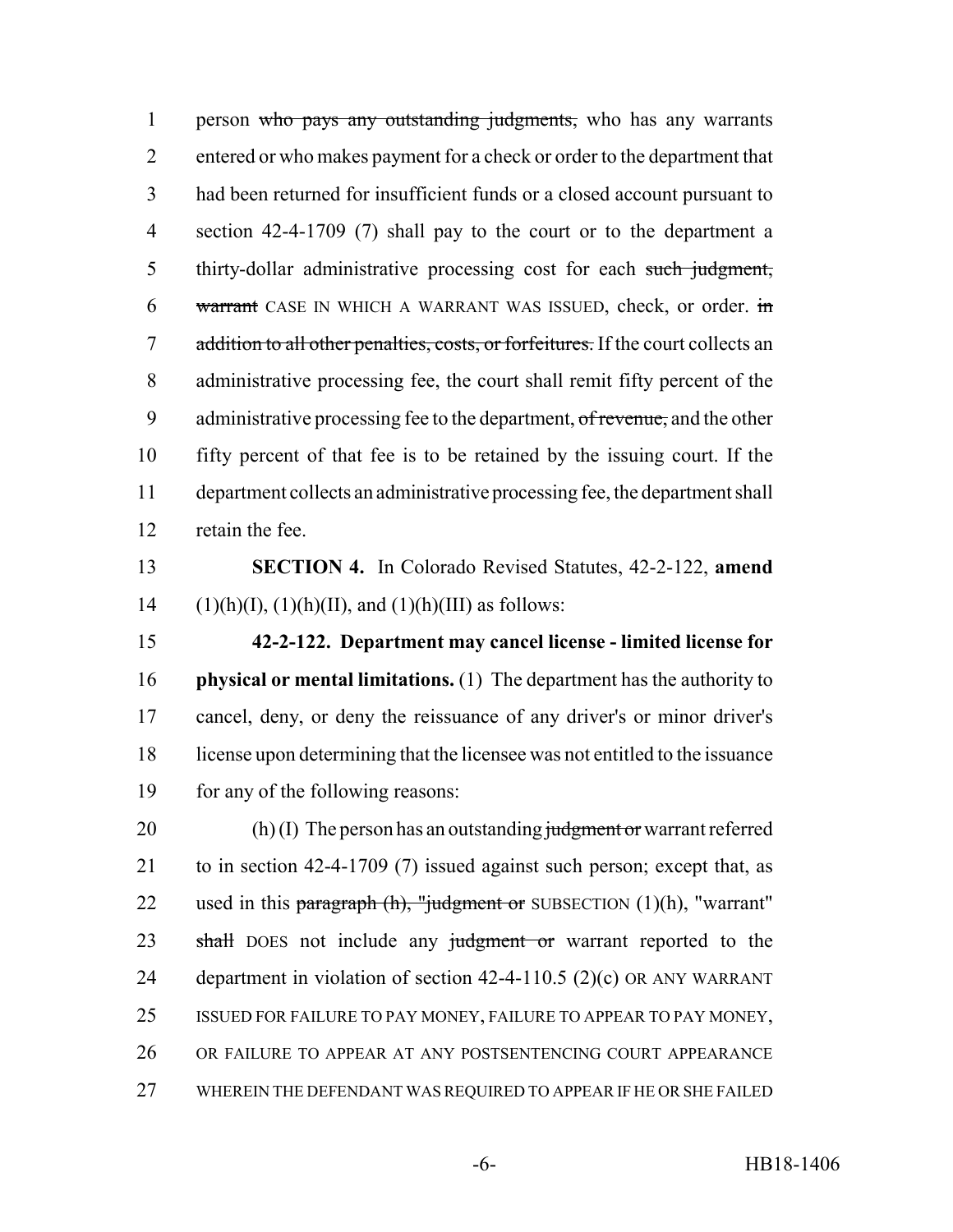TO PAY A MONETARY AMOUNT, UNLESS THE WARRANT WAS ISSUED FOR CONTEMPT OF COURT PURSUANT TO SECTION 18-1.3-702 (3).

3 (II) Upon receipt of a judgment or warrant from a court clerk on or after September 1, 2000, the department shall send written notice to the person identified in the court order that such person is required to provide 6 the department with proof that the judgment or warrant is no longer outstanding within thirty days after the date such notice is sent or such 8 person's driver's license shall MUST be canceled or any application for a 9 new license shall MUST be denied. Proof that the judgment or warrant is 10 no longer outstanding shall MUST be in the form of a certificate issued by 11 the clerk of the court entering the judgment or issuing the warrant in a form approved by the executive director OF THE DEPARTMENT.

 (III) If acceptable proof is not received by the department within thirty days after notice was sent, the department shall cancel the driver's license or deny any application for a license of the person against whom 16 the judgment was entered or the warrant was issued.

 **SECTION 5.** In Colorado Revised Statutes, 42-2-127.5, **amend** (4) as follows:

 **42-2-127.5. Authority to suspend license - violation of child support order.** (4) In the event that IF a driver's license is suspended pursuant to subsection (3) of this section, the department may issue a probationary license for a period not to exceed ninety days from the date 23 of issuance, which probationary license shall MUST restrict the driver to driving to and from the place of employment or to performing duties within the course of the driver's employment. The department is authorized to charge a fee for such probationary license that covers the direct and indirect costs of issuing the license. The department may not